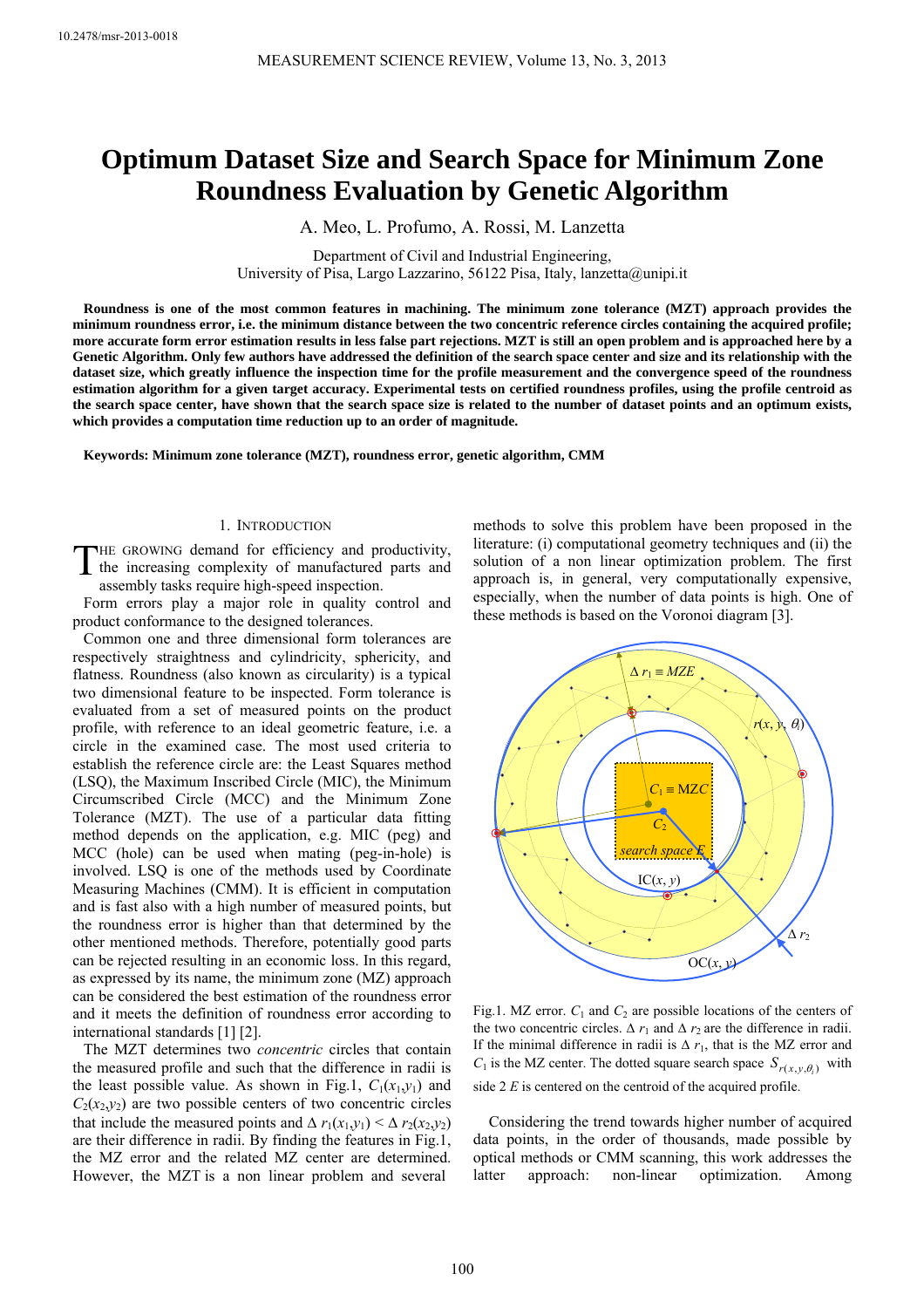optimization techniques are Chebyshev approximation [4] and simplex search [5]. Metaheuristics approaches are also available in the literature, such as particle swarm optimization (PSO) [6], linear approximation [7], and genetic algorithms (GAs) [3], [8], [9], [10] and [11]. Performance of methods has been reviewed in [12].

Genetic algorithms are widely used in research for nonlinear problems. They are powerful and can be easily implemented being a general-purpose optimization tool. Possible solutions are processed concurrently (in the order of hundreds) and converge to a local optimum, which is very close or coincident to the problem optimum solution, by user selectable rules, such as elitist and random selection.

This paper explores two major aspects of the inspection strategy: selecting the number of acquired datapoints and the search space size for the minimum zone center, whose coordinates represent the genes of the GA.

In industrial inspection, the measurement accuracy is fixed, because it depends on the manufacturing process (e.g. CNC machining, forming) and on the measuring instrument (e.g. CMM, dial gage, optical scanner, vision system). The accuracy range explored in this paper is that commonly available in traditional manufacturing, between 0.01 and 0.2 mm.

It will be shown experimentally that a lower minimum zone error *MZE* (higher accuracy) is achieved by a higher number of data points. However this causes an increase of acquisition time and cost and consequently the optimal number of data points needs to be properly selected.

The influence of sampled data point number and search space size on processing time and accuracy will also be discussed, and a method to select their optimal values for a given target accuracy in the estimation of the MZ center will be provided.

One inconvenience of the minimum zone approach is the presence of local minima, for this reason the search space, which should be defined when using genetic algorithms, should be carefully selected in order to reduce the computation time.

## 2. STATE OF THE ART ON SAMPLING DATA POINTS AND SEARCH SPACE SIZE

Only few contributions are available in the literature regarding the optimal selection of the number of sample points and the search space size and position, particularly with genetic algorithms.

Moroni and Petro [12] propose a technique to speed up the exhaustive generation of solutions (*brute force algorithm*) which starts with a single point and increases one sample point at each step in order to generate all the possible subsets of points, until the tolerance zone of a subset covers the whole dataset (*essential subset*).

In [13], the increase of data points shows to be effective only up to a given limit. Recommended dataset sizes are given for different data fitting methods (LSQ, MIC, MCC, MZT) and for three different out-of-roundness types (oval, 3-lobing and 4-lobing). In particular, for the MZT the recommended numbers are 48, 42, 38 points, for the three out-of-roundness types respectively. However,

indications are provided about the adopted algorithms. Similar approaches are in [14] and [15].

The strategy to equally spaced points sampled on the roundness profile is generally adopted in the literature. Conversely, in previous works, the authors developed a cross-validation method for small samples to assess the kind of manufacturing signature on the roundness profile in order to detect critical points such as peaks and valleys [16] [17]. They use a pre-sampling strategy to locate peaks and valleys where the sampling density is increased. Weckenmann et al. simulated the impact of the number and distribution of sampled points (sampling strategy) for the clamping strategy, functional assessment and operator influence [18] and their use by the data fitting algorithm [19].

In a genetic algorithm for roundness evaluation, the center candidates are usually the individuals of the population (*chromosomes*). The search space is an area enclosed by the roundness profile where the center candidates of the initial population are selected for the data-fitting algorithm. The area is rectangular because the crossover operator changes the  $x_i$  and  $y_i$  coordinates of the parents to generate offspring [3]. After crossover, according to Lemma 1 in [11] the *xi* and  $y_i$  coordinates of next generation are located at the rectangle circumscribed to  $S_{r(x, y, \theta_i)}$ .

In order to find the MZ error, the search space must include the global optimum solution i.e. the MZ center. The center of the rectangular area is an estimation of the MZ center evaluated as the mean value of the  $x_i$  and  $y_i$ coordinates of the sampled points [3], [8], [9], [10] and [11]. In [8] the search space is a square of fixed 0.2 mm side, in [11] it is 5% of the circle diameter. In [3], it is determined by the distance of the farthest point and the nearest point from the centroid. In [9] it is the rectangle circumscribed to the sample points. The authors [20] proposed a search space size given by the theoretical upper bound for the centroid to minimum zone center distance. This upper bound is based on a worst-case geometrical feature formed by two concentric-opposite arcs. The search space size is  $\pi$ <sup>1</sup>  $E_c$ , where  $E_C$  is the roundness error related to the centroid (the search space center) and it can be evaluated in closed form.

From this analysis, further investigation is required for the optimum dataset size and search space for minimum zone roundness evaluation by a genetic algorithm. In addition, to the best of our knowledge, no previous works are available about testing genetic algorithms for the roundness error evaluation with combined tests between different dataset and different search space sizes, particularly with large datasets.

#### 3. PROBLEM FORMULATION

The MZ error is the solution of the following optimization problem [11]:

$$
\min \left[ \max_{\theta_i = i \times \frac{2\pi}{n}, i = 1, \dots, n} r(x, y, \theta_i) - \min_{\theta_i = i \times \frac{2\pi}{n}, i = 1, \dots, n} r(x, y, \theta_i) \right] (1)
$$

subject to  $(x, y) \in S_{r(x, y, \theta_i)}$ 

where  $\theta_i = i \times \frac{2\pi}{n}$ ,  $i=1,...,n$  are a number of equally-spaced points of the roundness profile  $r(x, y, \theta_i)$  of the reference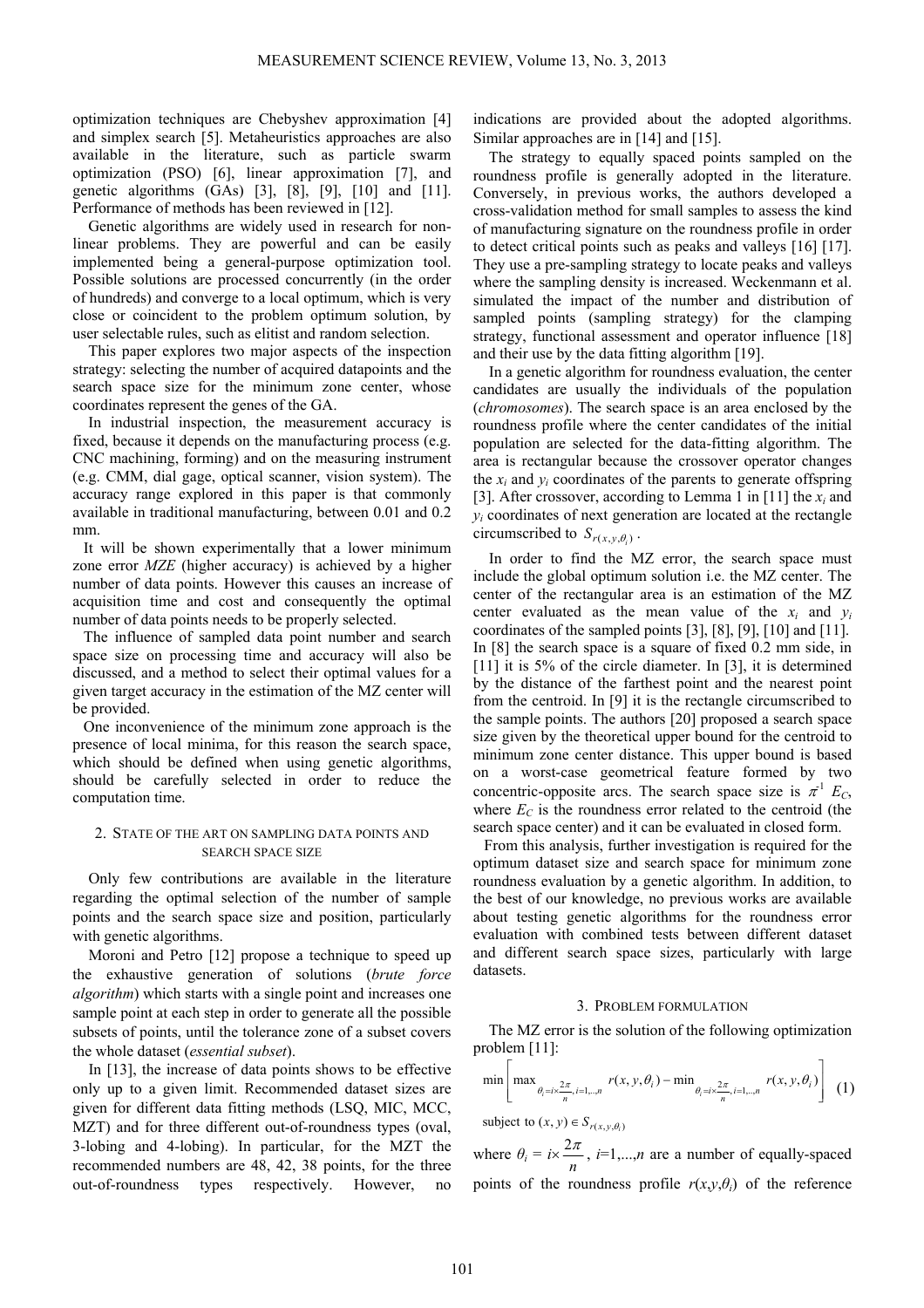circle of center  $(x,y)$  and radius *R*;  $S_{r(x,y,\theta)}$  is the search space, which is function of the sampled points  $\theta_i$  and their dataset size *n*.

The center of the search space is computed as an average value of the measuring points coordinates from the literature (centroid of the roundness profile):

$$
\vec{C}_n = \left(\frac{1}{n}\sum_{i=1}^n x_i\right), \frac{1}{n}\sum_{i=1}^n y_i\right) \tag{2}
$$

Also

$$
MZE = \min_{(x,y)\in E} OC(x,y) - IC(x,y) \tag{3}
$$

where:  $(x,y)$  are the coordinates of the center of the two concentric circles included in the square of side *E,* also termed the search space (where the possible solution may be within); OC $(x,y)$  and IC $(x,y)$  are respectively the maximum and the minimum distance of the center  $(x,y)$  from the data points. So, the algorithm has to find the optimum center  $(x,y)$  in order to minimize that loss function leading to the *MZE*, i.e. a sufficiently accurate estimate of the roundness error. For every point of the circular profile acquired by a CMM, the distance from the center  $(x,y)$  is computed.

## 4. THE PROPOSED GENETIC ALGORITHM APPLIED TO THE MZT PROBLEM

Genetic algorithms constitute a class of search methods especially suited for solving complex optimization problems. Genetic algorithms maintain a population of individuals, which represent possible solutions of the given problem. The individuals are represented by their chromosomes, which are made of genes, the inheritable properties of individuals. Genetic algorithms operate on genes by means of genetic operators. At each generation,

genetic operators are applied to selected individuals of current population in order to create a new generation of individuals. The selection of individuals is obtained according to a fitness function, which reflects how well a solution fulfills the requirements of the given problem, e.g. the loss function to be optimized.

The genetic algorithm used to solve the MZT problem has been designed as in [11] where it has been shown that a careful selection of the genetic parameters, may lead to a reduction of the processing time by up to one order of magnitude allowing real-time operation. By analyzing the available literature, the proposed genetic parameters, also reported in this paper, are valid for the roundness problem over a wide range of numbers of data points. The parameter meaning, use and value is listed in Table 1.

This algorithm has a starting population of 70 elements (*Ps*), randomly chosen in a square search space, centered in the centroid, with variable side 2 *E*. The population elements are the possible centers of the MZ circles. Therefore 70 possible centers with their  $OC(x,y)$ ,  $IC(x,y)$  and MZ error are simultaneously evaluated at each iteration of the algorithm. The evaluation of expression (3) for every center corresponds to its fitness value, chosen to estimate the circular profile roundness.

#### 5. COMPUTATION EXPERIMENTS

Datasets used in computation experiments are generated with NPL Chebyshev best-fit circle certified software [21]. The use of artificially generated datasets versus datasets obtained from real parts has the following benefits:

- the circle center is known;
- errors are randomly distributed, so results are more general, e.g. not manufacturing signature specific.

Datasets generated have maximum residual deviation from 0.01 to 0.09 mm, and sizes up to 10,000 points. The maximum residual deviation is equal to half of the exact MZ

Table 1. Algorithm parameters and type (G for geometric, A for algorithmic) from [10].

| <b>Parameters</b>  |              | Type Symbol Value |                      | <b>Description</b>                                                                                                                                                                                                                                                                                                                                                                                  |
|--------------------|--------------|-------------------|----------------------|-----------------------------------------------------------------------------------------------------------------------------------------------------------------------------------------------------------------------------------------------------------------------------------------------------------------------------------------------------------------------------------------------------|
| dataset size       | G            | $\boldsymbol{n}$  |                      | 10-10,000 number of sample points on the circumference                                                                                                                                                                                                                                                                                                                                              |
| search space       | G            | E                 | $0.1 - 10$           | initial population randomly selected within a square of side $2 E$ [mm]                                                                                                                                                                                                                                                                                                                             |
| population<br>size | A            | $P_{s}$           | 70                   | set of chromosomes used in evolving epoch                                                                                                                                                                                                                                                                                                                                                           |
| selection          | A            |                   | elitist<br>selection | individuals sorted based on their fitness function. The best individuals produce offspring. The<br>next generation will be composed of the best chromosomes chosen between the set of<br>offspring and the previous population                                                                                                                                                                      |
| crossover          | A            | $P_c$             | 0.7                  | <i>one point crossover</i> : new individuals created as component-wise linear combination from two<br>among the $pc \times pop$ parents' genes (i.e. coordinates) with high fitness at each generation                                                                                                                                                                                              |
| mutation           | $\mathsf{A}$ | $P_m$             | 0.07                 | mutation is a source of variability, prevents the search to be trapped in local minima and is<br>applied in addition to selection and crossover. A new individual is created by making<br>modifications to one selected individual, based on the <i>mutation probability</i> . <i>pm×pop</i><br>individuals are modified by changing one gene (i.e. coordinate) with a random value                 |
| chromosome         | A            | x, y              | float                | center coordinates                                                                                                                                                                                                                                                                                                                                                                                  |
| stop criterion     | A            | $N_{stop}$        | 100                  | the algorithm has an iterative behavior and needs a stop condition to end the computation.<br>Possible criteria include: overcoming a predefined threshold for the fitness function or<br>iteration number or their combinations. The algorithm computes $N_{stop}$ iterations (generations)<br>after the last best roundness error evaluated rounded off to the fourth decimal digit $(0.1 \mu m)$ |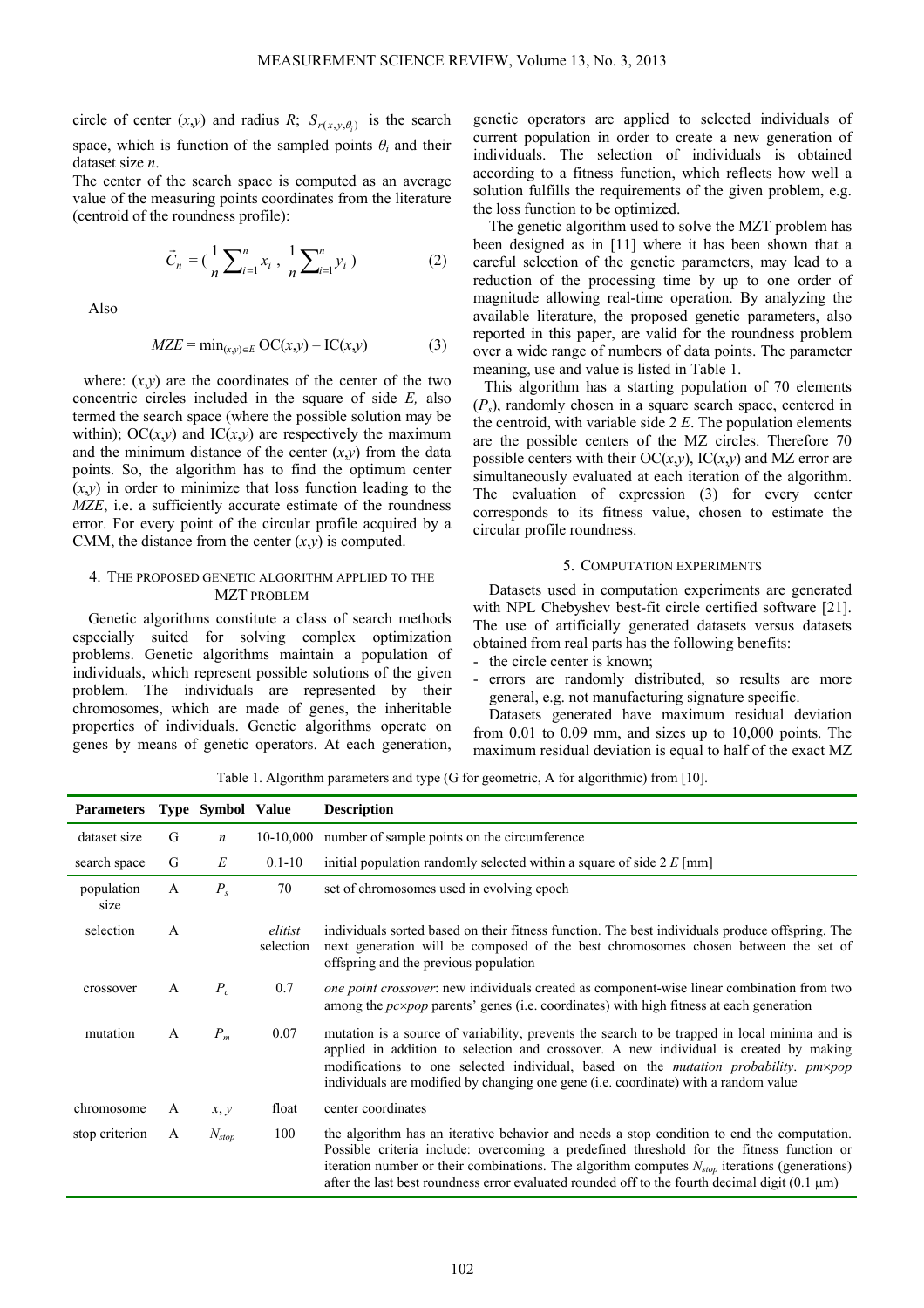

Fig.2. Average MZ error with error bars from 30 repetitions versus dataset size  $(500 <$  datapoints  $< 10,000$ ) for different roundness errors. Individual trends are available in Appendix.

error. Without loss of generality, datasets have fixed center in the axis's origin (0,0) and radius *R* equal to 20 mm. The algorithm is executed 30 times for each test, and the average MZ error, with its standard deviation and the average computation time with 1.2 GHz Pentium M based PC are evaluated.

In the first set of experiments the described genetic algorithm is tested with large datasets (between 500 and 10,000 acquired datapoints) in order to evaluate how the MZ error changes and whether any improvements occur.

The average and standard deviation of the minimum zone error found with the genetic algorithm versus the number of points increase for datasets with different roundness errors are displayed in Fig.2, (and detailed from Fig.10 to Fig.13 in Appendix). Similarly, the computation time is displayed versus the dataset size in Fig.3.

No significant improvement occurs, when the dataset size is large, whilst the computation time has a linear rising trend.

In the next set of computation experiments, the upper



Fig.3. Average computation time from 30 repetitions versus dataset size (500 < datapoints < 10,000) for different roundness errors.



Fig.4. Average MZ error with error bars from 30 repetitions versus dataset size (datapoints < 500) for roundness error of 0.06 mm.

limit for the dataset size is kept at 500 points, because no benefit is found beyond that, and the roundness error is fixed at 0.06 mm.

From Fig.4, the average minimum zone error shows a minimum with dataset size of about 35 datapoints and no further significant decrease beyond that.

In the next set of computation experiments, the dataset size is fixed at 35 datapoints and the minimum zone error is evaluated versus the search space size *E*: a square of side 2 *E* from 1 to 0.02 mm.

From Fig.5, the average error obtained from 30 runs decreases from 0.06082 to 0.06002 mm, and particularly the standard deviation suffers a sharp decrease from 0.00256 to 0.00001 mm, so that errors in the various repetitions are better gathered around the average error.

This result is not surprising, because in this computation experiment the search space is centered about the minimum zone center  $(0,0)$ , which is known; however this is not the case in general. In center-based minimum zone algorithms, a first raw estimation of the circular profile center is necessary



Fig.5. Average MZ error with error bars from 30 repetitions versus search space size, with dataset size 35 datapoints, for roundness error of 0.06 mm.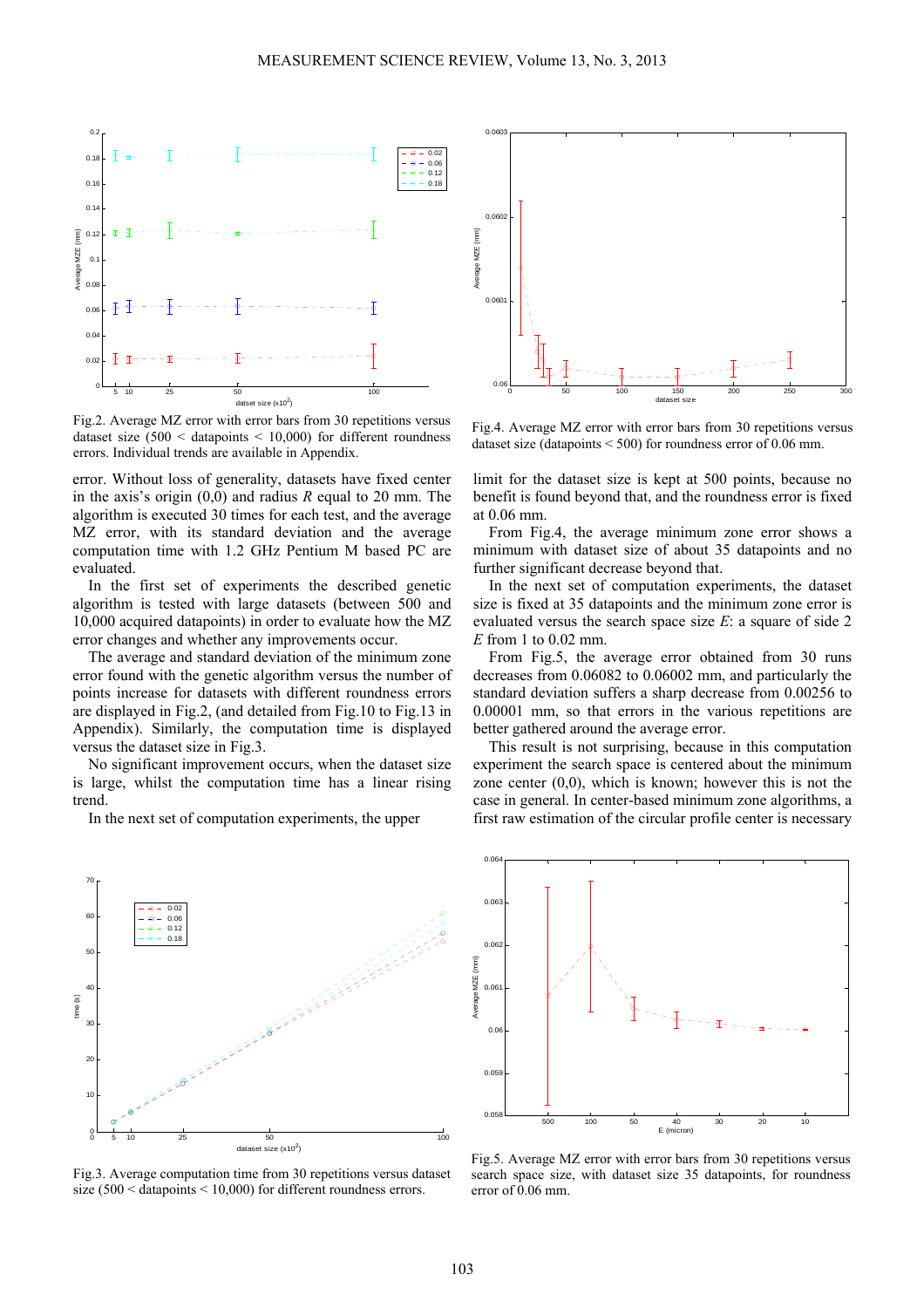as the starting point for a more accurate roundness evaluation; usually the centroid or the least squares center are considered. In Fig.6 the centroid position is shown for different dataset sizes and it can be noticed that its distance from the MZ can be as high as 4 mm and over, yielding an MZ error double than that.

In the final set of experiments the *MZE* is evaluated by the genetic algorithm as a function of the dataset size (from 10 to 500 datapoints) and of the search space (from 0.1 to 10 mm or from 0.5 to 50% of the nominal radius *R*). 3D plots are available from Fig.7 to Fig.9 (and detailed results are reported from Table 2 to Table 4 of Appendix).

In Fig.7 and in Fig.8 an area with minimum *MZE* and minimum standard deviation respectively are present. Other homogeneous regions can be identified and are discussed in the next chapter.

The computation time in Fig.9 increases approximately with the search space size and for a given search space it increases linearly with the dataset size as previously shown.



Fig.6. Centroids  $(x,y)$  in [mm] for different dataset with size from 10 to 10,000 datapoints.

## 6. RESULTS

Small datasets (10 to 35 points) and small search spaces (0.1 to 1 mm) produce high *MZE* on average. In fact, the centroid is far enough from the MZ center and the search space is too small to include it. With small datasets and larger search spaces (2 to 4 mm), the average MZ error decreases as the search space gets larger, in a first range, bringing to better results, but then it increases because of higher probability of being trapped in local minima. With larger datasets (50 to 500 points) better results are achieved for small search spaces and the MZ error decreases as the search space increases up to 2 mm. However, results get worse for larger search spaces. Larger datasets yield a more precise estimation of the center but too large search spaces are dangerous because it is easier to be trapped in local minima. It is speculated that the population size (*pop*) should be increased accordingly.

Good performance are achieved with medium sized search spaces (1 to 2 mm) corresponding to datasets from 100 to 500 points: the average MZ error is about 0.062-



Fig.7. MZ error versus dataset size (10 to 500 datapoints) and search space size (0.1 to 10 [mm]). Each experimental datum is the result of 30 runs and is detailed in Table 2 of Appendix.

0.063 mm, a pretty good approximation of the real roundness error of 0.06 mm, and the standard deviation is about 0.036 to 0.04 mm. With larger datasets (datapoints  $>$ 500) with search space centered in the centroid of size 1 to 2 mm, the average MZ error is similar to that achieved in the preliminary analysis considering the ideal search space centered in the known MZ center with size 0.5 mm: 0.06310 mm (1,000 points), 0.06262 mm (2,500 points), 0.06332 mm (5,000 points), 0.06170 mm (10,000 points).

The optimum dataset size and search space are



Fig.8. Standard deviation of the MZ error versus dataset size (10 to 500 datapoints) and search space size (0.1 to 10 [mm]). Each experimental datum is the result of 30 runs and is detailed in Table 3 of Appendix.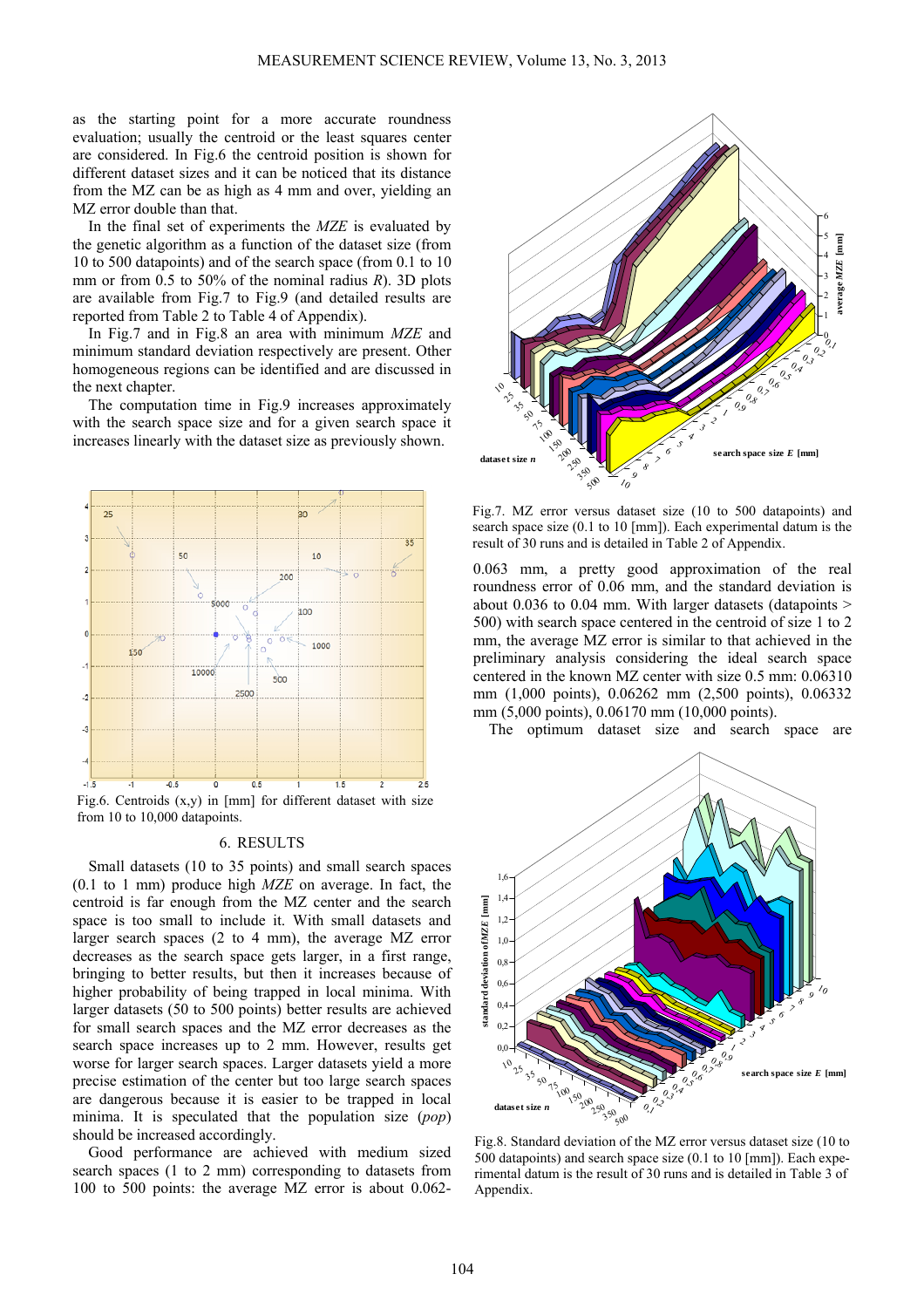

Fig.9. Computation time versus dataset size (10 to 500 datapoints) and search space size (0.1 to 10 [mm]). Each experimental datum is the result of 30 runs and is detailed in Table 4 of Appendix.

respectively 100 and 2 mm, and the average MZ error obtained is 0.06209 mm with standard deviation of 0.03564 mm.

From Fig.8, the standard deviation is generally small for small search spaces, and it increases with the search space size.

## 7. DISCUSSION

The initial intent of current work was to focus on very large datasets, which can be obtained by scanning techniques or optical methods. It was expected that by a higher amount of data the MZ estimation would be more accurate, which is not confirmed experimentally on artificially generated datasets. The MZ error decreases with the dataset size only up to a given value. Unexpectedly with large dataset sizes (from 500 to 10,000 acquired points) the MZ error does not improve significantly, with a linear increase in computation time, independently on the MZ error. Whereas, with small datasets (from 75 to 500 points) improvements are clearly visible, both in term of mean and standard deviation of MZ errors from 30 trials in each experimental condition tested.

The search space size has been defined as a square centered in the centroid of the sampled profile. Error maps as a function of dataset size and search space show a typical pattern, with a minimum.

The high MZ error can be explained in a different way for small and large search spaces. With small search spaces, the algorithm stops after few runs because the MZ center is not included and the algorithm is easily trapped in local minima. Whereas with high search space solutions are sparse and the algorithm requires more iterations until it is trapped again in a local minimum.

Taking into account the processing time by comparing Fig.7 and Fig.9, it can be noticed that with a 75 points dataset and a search space of 2 mm the average MZ error

(0.06398 mm) is close to the value for a 100 points dataset and the same search space (0.06209 mm, the minimum value achieved), but with the 75 points dataset the computation time is reduced from 2.2973 to 0.83605 s.

Being sensitive to small geometrical parameters changes, the computation time should also be put into consideration in the two parameters selection for overall performance improvement.

More generally, this pattern is helpful to take out indications on the right number of points and search space conjugation in a roundness evaluation problem.

The industrial relapse from this analysis is to upper limit the number of acquired datapoints for the tolerance estimation in the process setup phase: unnecessary datapoints may have a strong impact on processing time, without accuracy improvement.

#### 8. CONCLUSIONS

In this work, a genetic algorithm for the roundness evaluation of circular profiles using the MZT method has been optimized. In particular, two geometric parameters have been considered: the dataset and the search space sizes. These parameters are fundamental to make the algorithm properly work in an automated production environment, because of their strong influence on performance in terms of estimation error and computation time (0.1 to more than 2 seconds with the experimental datasets tested). A previously optimized genetic algorithm with certified datasets has been used in computation experiments.

From a cross analysis, by varying both the geometric parameters, indications for the choice of optimal values are provided. Eventually, considerations about the computation times lead to a better choice of the geometric parameters that improves the overall algorithm performance.

The extensive experimental results and the optimization approach presented provide a strong base for both future theoretical investigations and for direct industrial application of the proposed GA parameters as well.





Fig.10. Average *MZE* with error bars from 30 repetitions versus dataset size, for roundness error of 0.02 mm.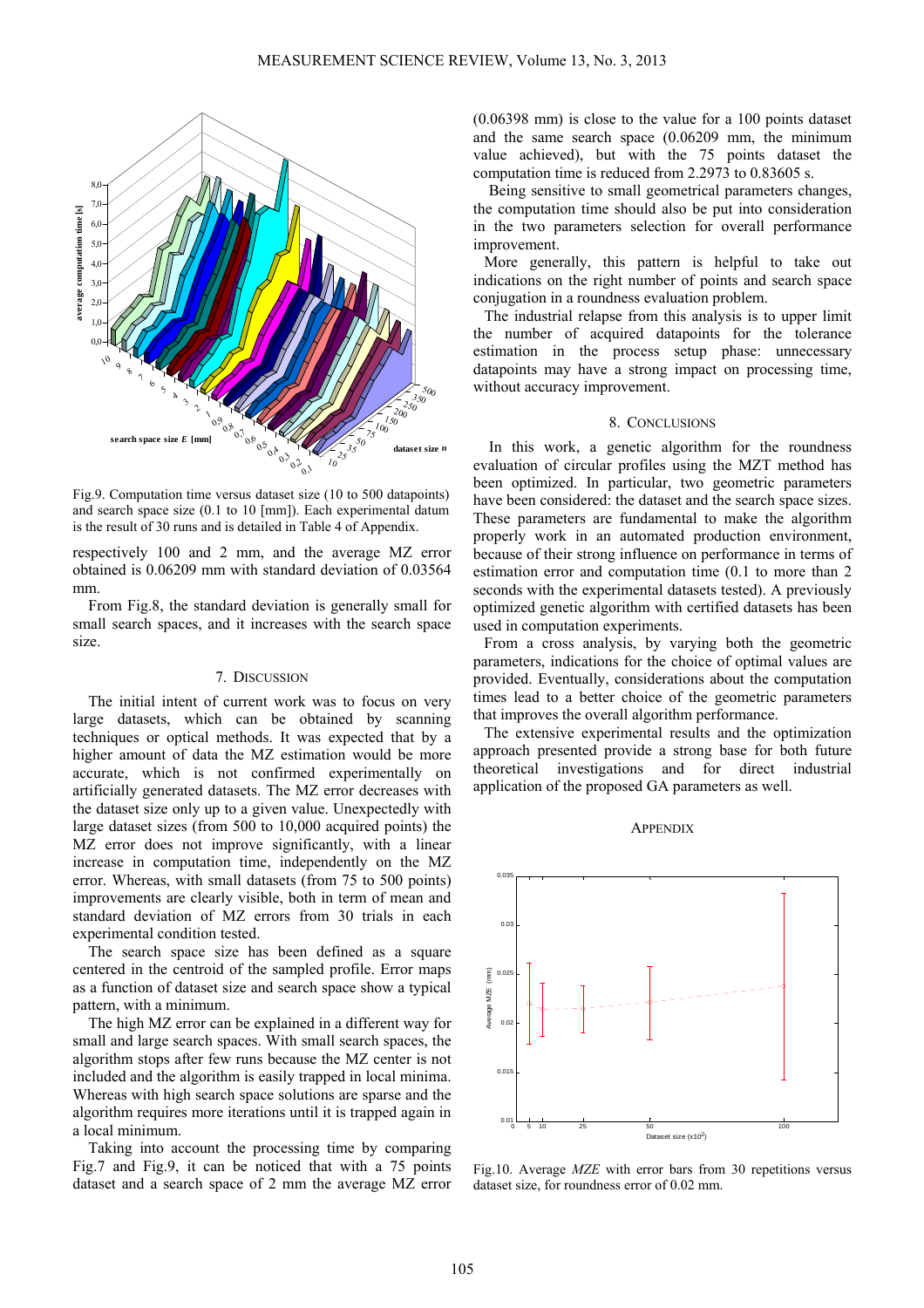

Fig.11. Average *MZE* with error bars from 30 repetitions versus dataset size, for roundness error of 0.06 mm.



Fig.12. Average *MZE* with error bars from 30 repetitions versus dataset size, for roundness error of 0.12 mm.



Fig.13. Average *MZE* with error bars from 30 repetitions versus dataset size, for roundness error of 0.18 mm.

Table 2. Average MZ error versus dataset size (10 to 500 datapoints) and search space size (0.1 to 10 [mm]). Each experimental datum is the result of 30 runs. Color codes for MZ errors [mm]: 0.060-0.063, 0.064-0.07, 0.08-0.10, 0.11-0.50.

|                | 10   | 25   | 35   | 50   | 75    | 100   | 150   | 200   | 250   | 350   | 500   |
|----------------|------|------|------|------|-------|-------|-------|-------|-------|-------|-------|
| 0,1            | 4,67 | 5,04 | 5,51 | 2,31 | 2,47  | 1,19  | 1,14  | 1,62  | 1,40  | 1,49  | 1,31  |
| 0,2            | 4,57 | 4,93 | 5,43 | 2,18 | 2,29  | 1,00  | 0.98  | 1,45  | 1,19  | 1,30  | 1,09  |
| 0,3            | 4,31 | 4,68 | 5,16 | 1,98 | 2,00  | 0,79  | 0,79  | 1,21  | 0,93  | 1,04  | 0,82  |
| 0,4            | 3,97 | 4,46 | 4,86 | 1,76 | 1,71  | 0,59  | 0,57  | 0,96  | 0,65  | 0,74  | 0,54  |
| 0,5            | 3,69 | 4,25 | 4,55 | 1,56 | 1,44  | 0,39  | 0,37  | 0,75  | 0.43  | 0.48  | 0,30  |
| 0,6            | 3,39 | 4,02 | 4,32 | 1,34 | 1,15  | 0,19  | 0,18  | 0,57  | 0.22  | 0.32  | 0,12  |
| 0,7            | 3,11 | 3,80 | 3,99 | 1,14 | 0,88  | 0.08  | 0.08  | 0,36  | 0.10  | 0.11  | 0,08  |
| 0,8            | 2,86 | 3,58 | 3,64 | 0,93 | 0,56  | 0,065 | 0,064 | 0,16  | 0.07  | 0,068 | 0,065 |
| 0,9            | 2,50 | 3,33 | 3,36 | 0,73 | 0,27  | 0.063 | 0.063 | 0,069 | 0,064 | 0.063 | 0,064 |
| 1              | 2,24 | 3,09 | 3,07 | 0.53 | 0,12  | 0,063 | 0,063 | 0,068 | 0,063 | 0,064 | 0,063 |
| $\overline{2}$ | 0,14 | 1,08 | 0,42 | 0.08 | 0,064 | 0,062 | 0.062 | 0.062 | 0,062 | 0.062 | 0.062 |
| 3              | 0,10 | 0,18 | 0,08 | 0,12 | 0,09  | 0.09  | 0.09  | 0.08  | 0,19  | 0,10  | 0,12  |
| $\overline{4}$ | 0.79 | 0.68 | 0,67 | 0,78 | 0,60  | 0,76  | 0,78  | 0,78  | 0,64  | 0,67  | 0,78  |
| 5              | 1,08 | 1,08 | 1,02 | 0,86 | 0,92  | 0,96  | 1,05  | 1,05  | 1,08  | 0,98  | 1,02  |
| 6              | 1,39 | 1,38 | 1,25 | 1,20 | 1,31  | 1,01  | 1,17  | 1,18  | 1,40  | 1,15  | 1,29  |
| 7              | 1,21 | 1,57 | 1,31 | 1,67 | 1,58  | 1,56  | 1,63  | 1,52  | 1,56  | 1,52  | 1,43  |
| 8              | 1,15 | 1,66 | 1,97 | 1,81 | 1,50  | 1,78  | 2,04  | 1,50  | 1,79  | 1,95  | 1,82  |
| 9              | 1,48 | 2,02 | 2,21 | 2,33 | 1,95  | 1,94  | 1,96  | 1,99  | 1,87  | 2,07  | 2,23  |
| 10             | 2,27 | 2,26 | 2,23 | 2,15 | 2,01  | 2,49  | 2,18  | 2,35  | 2,90  | 2,46  | 1,85  |

Table 3. Standard deviation of the MZ error versus dataset size (10 to 500 datapoints) and search space size (0.1 to 10 [mm]). Each experimental datum is the result of 30 runs. Color codes for error [mm]: 0.010-0.023, 0.024-0.040, 0.041-0.050, 0.051-1.000, <mark>1.001-</mark>

| 1.500.         |       |       |       |       |       |       |       |       |       |       |       |
|----------------|-------|-------|-------|-------|-------|-------|-------|-------|-------|-------|-------|
|                | 10    | 25    | 35    | 50    | 75    | 100   | 150   | 200   | 250   | 350   | 500   |
| 0,1            | 0,017 | 0,020 | 0,023 | 0,010 | 0,028 | 0,014 | 0,011 | 0,015 | 0,023 | 0,014 | 0,014 |
| 0,2            | 0,162 | 0,175 | 0,193 | 0,082 | 0,095 | 0,049 | 0,048 | 0,069 | 0,062 | 0,064 | 0,064 |
| 0,3            | 0,180 | 0,193 | 0,205 | 0,097 | 0,102 | 0,057 | 0,060 | 0,084 | 0,076 | 0,080 | 0,080 |
| 0,4            | 0.169 | 0.186 | 0.201 | 0.090 | 0.109 | 0,063 | 0,060 | 0,072 | 0,077 | 0.086 | 0,086 |
| 0,5            | 0,161 | 0,179 | 0,190 | 0,089 | 0,116 | 0,065 | 0,058 | 0,069 | 0,088 | 0,077 | 0,077 |
| 0,6            | 0,153 | 0,173 | 0,204 | 0,079 | 0.115 | 0,060 | 0,055 | 0,082 | 0,080 | 0,119 | 0,119 |
| 0,7            | 0,144 | 0,176 | 0.187 | 0.075 | 0.119 | 0.052 | 0,054 | 0,096 | 0,086 | 0,086 | 0,086 |
| 0,8            | 0,188 | 0,158 | 0,158 | 0,066 | 0,115 | 0,043 | 0,043 | 0,076 | 0,061 | 0,056 | 0,056 |
| 0,9            | 0,126 | 0,146 | 0,147 | 0,064 | 0,094 | 0,039 | 0,039 | 0,052 | 0,046 | 0,044 | 0,044 |
| 1              | 0,119 | 0,136 | 0,141 | 0,067 | 0,114 | 0,037 | 0,037 | 0,048 | 0,040 | 0,039 | 0,039 |
| 2              | 0.099 | 0,125 | 0.125 | 0,051 | 0,063 | 0.036 | 0,036 | 0,041 | 0,037 | 0,037 | 0,037 |
| 3              | 0,074 | 0,137 | 0,072 | 0,139 | 0,094 | 0,099 | 0,061 | 0,061 | 0,237 | 0,110 | 0,110 |
| 4              | 0,634 | 0,322 | 0,394 | 0,380 | 0,251 | 0,370 | 0,391 | 0,458 | 0,411 | 0,453 | 0,453 |
| 5              | 0,473 | 0,419 | 0,480 | 0,507 | 0,554 | 0,506 | 0,647 | 0,526 | 0,585 | 0,529 | 0,529 |
| 6              | 0.437 | 0,556 | 0,651 | 0,661 | 0,815 | 0,557 | 0,700 | 0,645 | 0,676 | 0,524 | 0,524 |
| $\overline{7}$ | 0.675 | 0,664 | 0,703 | 0,776 | 0,844 | 0,724 | 0,898 | 0,698 | 0,874 | 0,781 | 0,781 |
| 8              | 0.757 | 0.610 | 0,856 | 1,045 | 0,811 | 0,966 | 0,947 | 0,686 | 0,759 | 0.857 | 0,857 |
| 9              | 0,873 | 1,222 | 0,905 | 1,404 | 1,007 | 1,111 | 0,992 | 0,905 | 1,217 | 1,102 | 1,102 |
| 10             | 1,053 | 1,286 | 0,916 | 1,065 | 1,064 | 1,266 | 0,790 | 1,144 | 1,336 | 1,121 | 1,121 |

Table 4. Computation time [s] versus dataset size (10 to 500 datapoints) and search space size (0.1 to 10 [mm]). Each experimental datum is the result of 30 runs. Color codes for times  $[s]$ : 0.13-0.50, 0.51-1.00, 1.01-1.50, 1.51-2.00, 2.01-2.50, 2.51-

| 3.50. |      |      |      |      |      |      |      |      |      |      |      |
|-------|------|------|------|------|------|------|------|------|------|------|------|
|       | 10   | 25   | 35   | 50   | 75   | 100  | 150  | 200  | 250  | 350  | 500  |
| 0,1   | 0.14 | 0.41 | 0.39 | 0.51 | 0.39 | 1.02 | 1.56 | 1.99 | 2.48 | 1.81 | 2.61 |
| 0,2   | 0.14 | 0.40 | 0.41 | 0.58 | 0.45 | 1.07 | 1.60 | 2.11 | 2.65 | 2.03 | 2.79 |
| 0,3   | 0.14 | 0.33 | 0.41 | 0.59 | 0.48 | 1.18 | 1.68 | 2.37 | 2.97 | 2.18 | 3.05 |
| 0,4   | 0.20 | 0.34 | 0.47 | 0.66 | 0.52 | 1.24 | 1.90 | 2.45 | 3.16 | 2.41 | 4.02 |
| 0,5   | 0.19 | 0.45 | 0.50 | 0.68 | 0.52 | 1.32 | 1.85 | 2.69 | 3.31 | 2.69 | 4.31 |
| 0,6   | 0.20 | 0.41 | 0.45 | 0.72 | 0.55 | 1.30 | 1.95 | 2.52 | 2.97 | 2.44 | 3.41 |
| 0,7   | 0.19 | 0.48 | 0.51 | 0.65 | 0.53 | 1.27 | 1.80 | 2.73 | 2.98 | 2.32 | 3.42 |
| 0,8   | 0.20 | 0.49 | 0.60 | 0.71 | 0.58 | 1.34 | 1.85 | 2.54 | 3.02 | 2.41 | 3.81 |
| 0,9   | 0.23 | 0.48 | 0.55 | 0.65 | 0.55 | 1.44 | 1.85 | 2.48 | 3.01 | 2.39 | 4.97 |
| 1     | 0.23 | 0.54 | 0.53 | 0.75 | 0.58 | 1.43 | 1.98 | 2.42 | 3.05 | 2.47 | 4.48 |
| 2     | 0.23 | 0.50 | 0.54 | 0.94 | 0.84 | 2.30 | 3.10 | 3.16 | 4.09 | 3.93 | 5.86 |
| 3     | 0.35 | 0.79 | 0.97 | 1.37 | 1.22 | 3.21 | 4.22 | 6.25 | 6.26 | 5.67 | 7.90 |
| 4     | 0.29 | 0.72 | 0.79 | 1.06 | 0.83 | 1.79 | 2.85 | 3.94 | 4.75 | 3.97 | 4.99 |
| 5     | 0.30 | 0.63 | 0.70 | 1.07 | 0.85 | 1.89 | 2.80 | 3.71 | 5.07 | 3.28 | 4.32 |
| 6     | 0.32 | 0.70 | 0.65 | 1.05 | 0.89 | 1.92 | 2.62 | 3.55 | 4.66 | 3.55 | 5.24 |
| 7     | 0.51 | 0.84 | 0.93 | 1.07 | 0.78 | 1.99 | 3.05 | 3.69 | 4.66 | 3.57 | 4.56 |
| 8     | 0.48 | 0.96 | 0.82 | 1.21 | 0.87 | 2.30 | 2.90 | 3.79 | 4.94 | 3.58 | 4.81 |
| 9     | 0.56 | 0.97 | 0.99 | 1.27 | 0.98 | 3.09 | 2.76 | 4.03 | 4.05 | 3.48 | 5.16 |
| 10    | 0.80 | 1.03 | 1.17 | 1.42 | 1.05 | 3.06 | 2.99 | 3.99 | 4.58 | 3.83 | 4.88 |